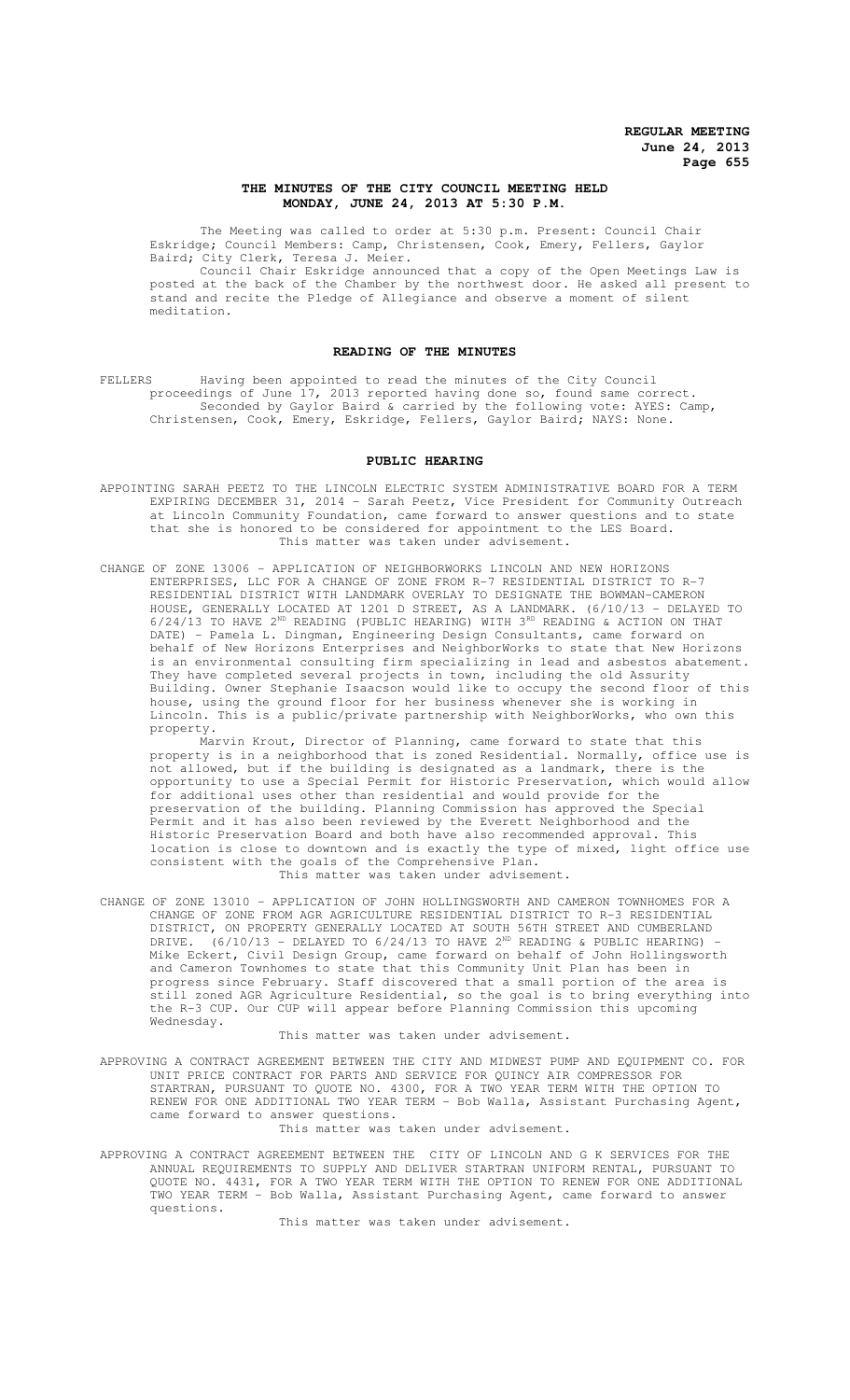# **COUNCIL ACTION**

#### **REPORTS OF CITY OFFICERS**

APPOINTING KATHI WIESKAMP TO THE PARKS AND RECREATION ADVISORY BOARD FOR A TERM EXPIRING APRIL 27, 2016 - CLERK read the following resolution, introduced by Doug Emery, who moved its adoption: A-87388 BE IT RESOLVED by the City Council of the City of Lincoln, Nebraska: That the appointment of Kathi Wieskamp to the Parks and Recreation Advisory Board for a term expiring April 27, 2016, is hereby approved. Introduced by Doug Emery Seconded by Fellers and carried by the following vote: AYES: Camp, Christensen, Cook, Emery, Eskridge, Fellers, Gaylor Baird; NAYS: None. REAPPOINTING LEO BENES, RUSS F. NEIL AND THOMAS WRIGHT TO THE ALARM APPEALS BOARD FOR TERMS EXPIRING JULY 1, 2015 - CLERK read the following resolution, introduced by Doug Emery, who moved its adoption: A-87389 BE IT RESOLVED by the City Council of the City of Lincoln, Nebraska: That the reappointment of Leo Benes, Russ F. Neil and Thomas Wright to the Alarm Appeals Board for terms expiring July 1, 2015, is hereby approved. Introduced by Doug Emery Seconded by Fellers and carried by the following vote:  $AYES: Camp,$ Christensen, Cook, Emery, Eskridge, Fellers, Gaylor Baird; NAYS: None. REAPPOINTING GEORGIA GLASS TO THE LINCOLN HOUSING AUTHORITY BOARD FOR A TERM EXPIRING JULY 1, 2018 - CLERK read the following resolution, introduced by Doug Emery, who moved its adoption:<br> $A-87390$  BE IT RESOLVED by A-87390 BE IT RESOLVED by the City Council of the City of Lincoln, Nebraska: That the reappointment of Georgia Glass to the Lincoln Housing Authority Board for a term expiring July 1, 2018 is hereby approved. Introduced by Doug Emery Seconded by Fellers and carried by the following vote: AYES: Camp, Christensen, Cook, Emery, Eskridge, Fellers, Gaylor Baird; NAYS: None. APPOINTING PAUL BARNETT AND DR. STEVEN EGGLAND TO THE CABLE ADVISORY BOARD FOR TERMS EXPIRING JULY 1, 2014 - CLERK read the following resolution, introduced by Doug Emery, who moved its adoption:<br>A-87391 BE IT RESOLVED by the C BE IT RESOLVED by the City Council of the City of Lincoln, Nebraska: That the appointment of Paul Barnett and Dr. Steven Eggland to the Cable Advisory Board for terms expiring July 1, 2014 is hereby approved. Introduced by Doug Emery Seconded by Fellers and carried by the following vote: AYES: Camp, Christensen, Cook, Emery, Eskridge, Fellers, Gaylor Baird; NAYS: None. REAPPOINTING JERROD JAEGER AND JIM JOHNSON TO THE CABLE ADVISORY BOARD FOR TERMS EXPIRING JULY 1, 2016 - PRIOR to reading: EMERY Moved MTA #1 to amend Bill No. 13R-127 in the following manner: 1. On line 2 strike "Jerrod Jaeger and". 2. On line 3 strike the word "terms" and insert in lieu thereof the words a term. Seconded by Fellers and carried by the following vote: AYES: Camp, Christensen, Cook, Emery, Eskridge, Fellers, Gaylor Baird; NAYS: None. CLERK Read the following resolution, introduced by Doug Emery, who moved its adoption:<br>A-87392 BE A-87392 BE IT RESOLVED by the City Council of the City of Lincoln, Nebraska: That the reappointment of Jerrod Jaeger and Jim Johnson to the Cable Advisory Board for terms a term expiring July 1, 2016 is hereby approved. Introduced by Doug Emery Seconded by Fellers and carried by the following vote: AYES: Camp, Christensen, Cook, Emery, Eskridge, Fellers, Gaylor Baird; NAYS: None. APPOINTING SARAH PEETZ TO THE LINCOLN ELECTRIC SYSTEM ADMINISTRATIVE BOARD FOR A TERM EXPIRING DECEMBER 31, 2014 - CLERK read the following resolution, introduced by Doug Emery, who moved its adoption:<br>A-87393 BE IT RESOLVED by the City Co BE IT RESOLVED by the City Council of the City of Lincoln, Nebraska: That the appointment of Sarah Peetz to the Lincoln Electric System Administrative Board for a term expiring December 31, 2014 is hereby approved. Introduced by Doug Emery Seconded by Fellers and carried by the following vote: AYES: Camp, Christensen, Cook, Emery, Eskridge, Fellers, Gaylor Baird; NAYS: None. APPOINTING KELLY O'HANLON TO THE PARKS AND RECREATION ADVISORY BOARD FOR A TERM EXPIRING JUNE 1, 2014 - CLERK read the following resolution, introduced by Doug Emery, who moved its adoption: A-87394 BE IT RESOLVED by the City Council of the City of Lincoln, Nebraska: That the appointment of Kelly O'Hanlon to the Parks & Recreation Advisory Board for a term expiring June 1, 2014 is hereby approved. Introduced by Doug Emery Seconded by Fellers and carried by the following vote: AYES: Camp, Christensen, Cook, Emery, Eskridge, Fellers, Gaylor Baird; NAYS: None.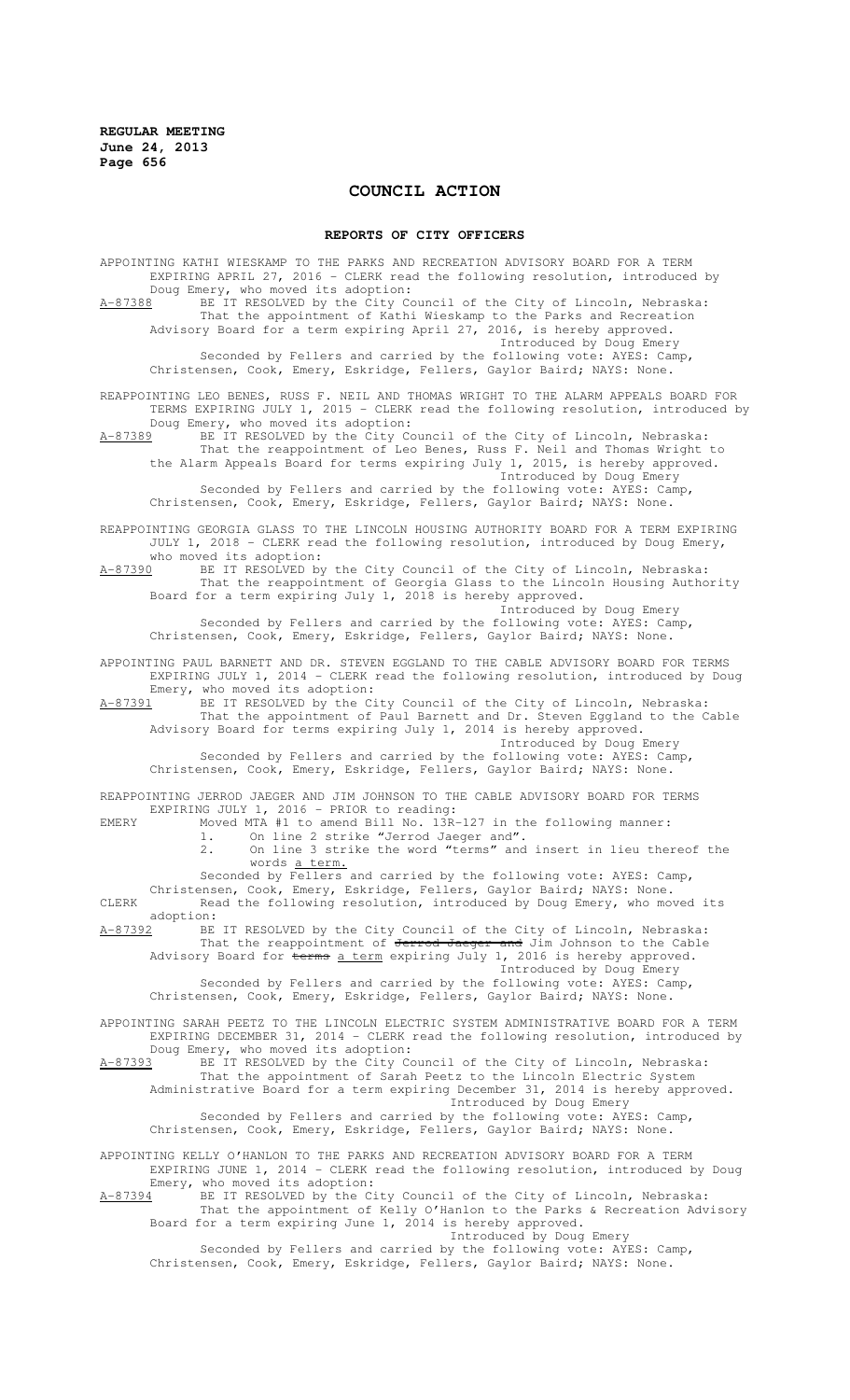REQUEST OF PUBLIC WORKS TO SET THE PUBLIC HEARING DATE OF MONDAY, JULY 15, 2013 AT 3:00 P.M. AND PLACE ON THE FORMAL CITY COUNCIL AGENDA THE FOLLOWING: 13R-140 AUTHORITY TO ORDER PAVING DISTRICT 2631 CONSTRUCTED, BEING IN GLADSTONE FROM 35TH TO 36TH ST. AND IN 36TH ST. FROM GLADSTONE TO HARTLEY, AND ASSESS THE COST THEREOF AGAINST THE BENEFITTED PROPERTY. Approved, 7-0. EMERY So moved.

Seconded by Fellers and carried by the following vote: AYES: Camp, Christensen, Cook, Emery, Eskridge, Fellers, Gaylor Baird; NAYS: None.

CLERK'S LETTER AND MAYOR'S APPROVAL OF RESOLUTIONS AND ORDINANCES PASSED BY THE CITY COUNCIL ON JUNE 10, 2013 - CLERK presented said report which was placed on file int eh Office of the City Clerk. **(27-1)**

#### **PETITIONS & COMMUNICATIONS**

PLACED ON FILE IN THE OFFICE OF THE CITY CLERK: Administrative Amendment No. 13036 to Change of Zone No. 05026B, Apple's Way Planned Unit Development, approved by the Planning Director on June 13, 2013, requested by Old City Homes, Inc., to adjust the side setback for Lot 4, Block 2 (6308 Artisan Way) from  $10'$  to  $9'$ , on property generally located near S.  $63^{rd}$ St. and Highway 2. Waiver No. 12024, approved by the Planning Director on June 17, 2013, requested by Scott Anderson, to extend the time for two years to installsidewalks on S.

86<sup>th</sup> Street, landscape screen and street trees for Anderson's Place 1<sup>st</sup> Addition. The improvements shall be completed by June 17, 2015. Property is generally located at N. 84<sup>th</sup> St. and Leighton Ave.

## **MISCELLANEOUS REFERRALS - NONE**

#### **LIQUOR RESOLUTIONS -NONE**

### **ORDINANCES - 2ND READING & RELATED RESOLUTIONS (as required)**

- CHANGE OF ZONE 13006 APPLICATION OF NEIGHBORWORKS LINCOLN AND NEW HORIZONS ENTERPRISES, LLC FOR A CHANGE OF ZONE FROM R-7 RESIDENTIAL DISTRICT TO R-7 RESIDENTIAL DISTRICT WITH LANDMARK OVERLAY TO DESIGNATE THE BOWMAN-CAMERON HOUSE, GENERALLY LOCATED AT 1201 D STREET, AS A LANDMARK (6/10/13 - DELAYED TO  $6/24/13$  TO HAVE 2<sup>ND</sup> READING (PUBLIC HEARING) WITH  $3^{RD}$  READING & ACTION ON THAT DATE) - CLERK Read an ordinance, introduced by Jonathan Cook, amending the City of Lincoln Zoning District Map attached to and made a part of Title 27 of the Lincoln Municipal Code by designating certain property as Landmark, the second time. **(See final Action under "Ordinances - 3rd Reading")**
- CHANGE OF ZONE 13010 APPLICATION OF JOHN HOLLINGSWORTH AND CAMERON TOWNHOMES FOR A CHANGE OF ZONE FROM AGR AGRICULTURE RESIDENTIAL DISTRICT TO R-3 RESIDENTIAL DISTRICT, ON PROPERTY GENERALLY LOCATED AT SOUTH 56TH STREET AND CUMBERLAND DRIVE  $(6/10/13$  - DELAYED TO  $6/24/13$  TO HAVE 2<sup>ND</sup> READING & PUBLIC HEARING) CLERK Read an ordinance, introduced by Jonathan Cook, amending the Lincoln Zoning District Maps adopted by reference and made a part of Title 27 of the Lincoln Municipal Code, by changing the boundaries of the districts established and shown thereon, the second time.

#### **PUBLIC HEARING - RESOLUTIONS**

- APPROVING A CONTRACT AGREEMENT BETWEEN THE CITY AND MIDWEST PUMP AND EQUIPMENT CO. FOR UNIT PRICE CONTRACT FOR PARTS AND SERVICE FOR QUINCY AIR COMPRESSOR FOR STARTRAN, PURSUANT TO QUOTE NO. 4300, FOR A TWO YEAR TERM WITH THE OPTION TO RENEW FOR ONE ADDITIONAL TWO YEAR TERM - CLERK read the following resolution, introduced by Doug Emery, who moved its adoption:<br>A-87395 BE IT RESOLVED by the City Council of the O
- A-87395 BE IT RESOLVED by the City Council of the City of Lincoln, Nebraska: That the attached Contract Agreement between the City of Lincoln and Midwest Pump and Equipment Co. for unit pricing of Parts and Service for Quincy Air Compressor for StarTran, pursuant to Quote No. 4300, for a two-year term with the option to renew for one additional two-year term, upon the terms as set forth in said Contract Agreement, is hereby approved and the Mayor is authorized to execute the same on behalf of the City of Lincoln.

Introduced by Doug Emery Seconded by Camp and carried by the following vote: AYES: Camp, Christensen, Cook, Emery, Eskridge, Fellers, Gaylor Baird; NAYS: None.

APPROVING A CONTRACT AGREEMENT BETWEEN THE CITY OF LINCOLN AND G K SERVICES FOR THE ANNUAL REQUIREMENTS TO SUPPLY AND DELIVER STARTRAN UNIFORM RENTAL, PURSUANT TO QUOTE NO. 4431, FOR A TWO YEAR TERM WITH THE OPTION TO RENEW FOR ONE ADDITIONAL TWO YEAR TERM - CLERK read the following resolution, introduced by Doug Emery, who moved its adoption: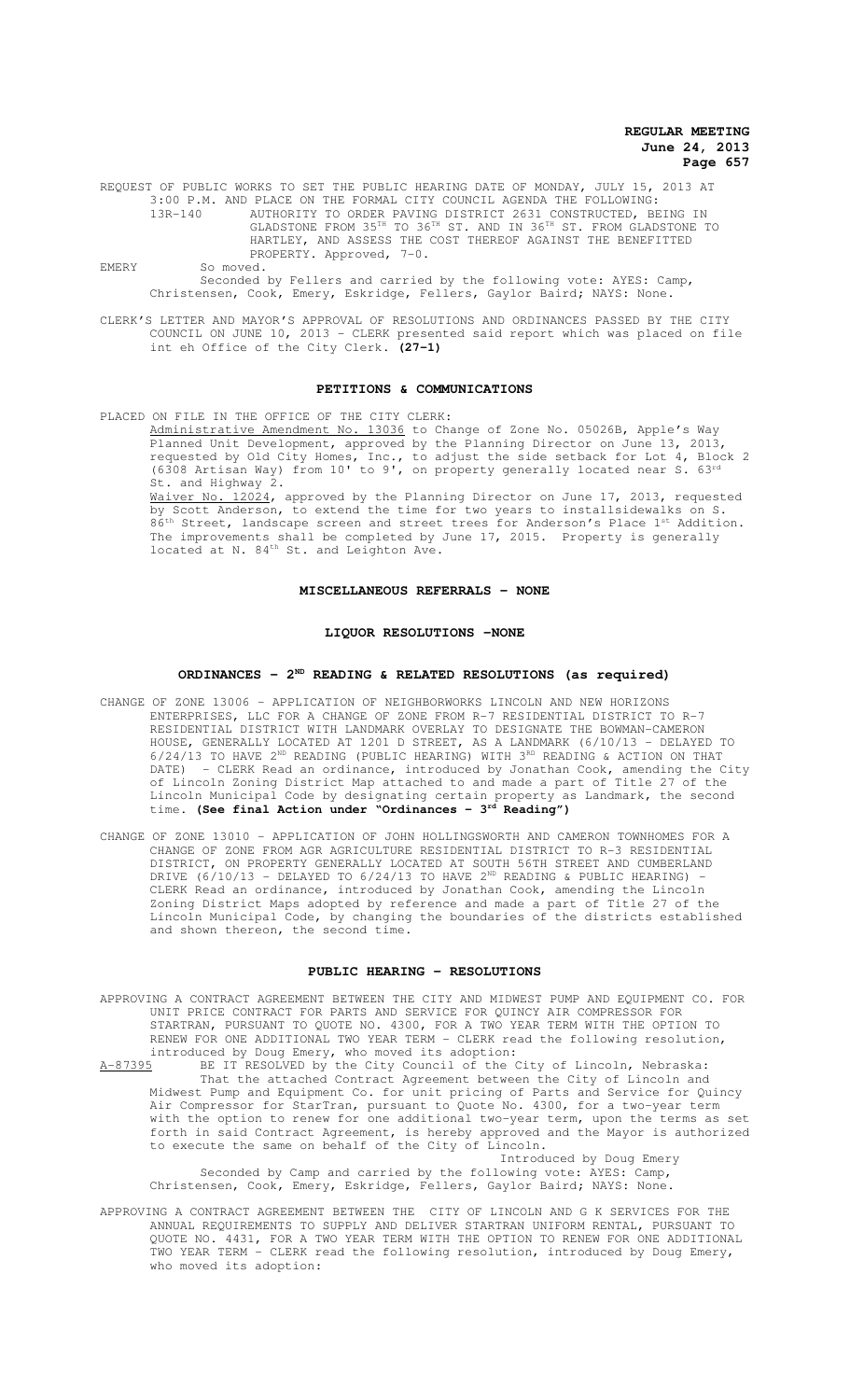A-87396 BE IT RESOLVED by the City Council of the City of Lincoln, Nebraska: That the attached Contract Agreement between the City of Lincoln and GK Services for the annual requirements to supply and deliver StarTran Uniform Rental, pursuant to Quote No. 4431, for a two-year term with the option to renew for one additional two-year term, upon the terms as set forth in said Contract Agreement, is hereby approved and the Mayor is authorized to execute the same on behalf of the City of Lincoln.

Introduced by Doug Emery Seconded by Fellers and carried by the following vote: AYES: Camp, Christensen, Cook, Emery, Eskridge, Fellers, Gaylor Baird; NAYS: None.

# **ORDINANCE - 3<sup>RD</sup> READING & RELATED RESOLUTIONS (as required)**

CHANGE OF ZONE 13006 – APPLICATION OF NEIGHBORWORKS LINCOLN AND NEW HORIZONS ENTERPRISES, LLC FOR A CHANGE OF ZONE FROM R-7 RESIDENTIAL DISTRICT TO R-7 RESIDENTIAL DISTRICT WITH LANDMARK OVERLAY TO DESIGNATE THE BOWMAN-CAMERON HOUSE, GENERALLY LOCATED AT 1201 D STREET, AS A LANDMARK (6/10/13 - DELAYED TO  $6/24/13$  TO HAVE 2<sup>ND</sup> READING (PUBLIC HEARING) WITH  $3^{RD}$  READING & ACTION ON THAT DATE) - CLERK Read an ordinance, introduced by Jonathan Cook, amending the City of Lincoln Zoning District Map attached to and made a part of Title 27 of the Lincoln Municipal Code by designating certain property as Landmark, the third time.

COOK Moved to pass the ordinance as read.

Seconded by Christensen and carried by the following vote: AYES: Camp, Christensen, Cook, Emery, Eskridge, Fellers, Gaylor Baird.

The ordinance, being numbered **#19889**, is recorded in Ordinance Book #28, Page .

# **ORDINANCES - 1ST READING & RELATED RESOLUTIONS (as required)**

- AUTHORIZING THE ISSUANCE, SALE AND DELIVERY OF ANTELOPE VILLAGE REDEVELOPMENT PROJECT TAX ALLOCATION BONDS OF THE CITY OF LINCOLN, NEBRASKA - CLERK read an ordinance, introduced by Fellers, authorizing and providing for the issuance of City of Lincoln, Nebraska tax allocation bonds, notes, or other obligations, in one or more taxable or tax-exempt series, in an aggregate principal amount not to exceed \$800,000 for the purpose of (1) paying the costs of acquiring, purchasing, constructing, reconstructing, improving, extending, rehabilitating,<br>installing, equipping, furnishing and completing certain improvements within th equipping, furnishing and completing certain improvements within the City's Antelope Village Project Area, including acquiring any real estate and/or interests in real estate in connection therewith, and (2) paying the costs of issuance thereof; prescribing the form and certain details of the bonds, notes or other obligations; pledging certain tax revenue and other revenue to the payment of the principal of and interest on the bonds, notes or other obligations as the same become due; limiting payment of the bonds, notes or other obligations to such tax revenues; creating and establishing funds and accounts; delegating, authorizing and directing the finance director to exercise his independent discretion and judgment in determining and finalizing certain terms and provisions of the bonds, notes or other obligations not specified herein; taking other actions and making other covenants and agreements in connection with the foregoing; and related matters, the first time.
- AMENDING SECTION 5.04.165 OF THE LINCOLN MUNICIPAL CODE RELATING TO OPEN ALCOHOLIC BEVERAGE CONTAINERS IN MOTOR VEHICLES BY ADDING A NEW SUBSECTION (C) TO CLASSIFY A VIOLATION OF THIS SECTION AS AN INFRACTION AND PRESCRIBING THE PENALTY FOR VIOLATION OF THAT SECTION CONSISTENT WITH STATE STATUTES - CLERK read an ordinance, introduced by Fellers, amending Section 5.04.165 of the Lincoln Municipal Code relating to open alcoholic beverage containers in motor vehicles by adding a new subsection (c) to classify a violation of this section as an infraction and prescribing the penalty for violation of that section, consistent with state statutes; and repealing Section 5.04.165 of the Lincoln Municipal Code as hitherto existing, the first time.
- APPROVING AN AGREEMENT BETWEEN THE CITY OF LINCOLN AND 1320 P LLC FOR A WALL EASEMENT AT 1320 P STREET IN CONJUNCTION WITH DEVELOPMENT OF CIVIC PLAZA, GRANTING OF A BUILDING RESTRICTION EASEMENT ALONG THE EASTERN BOUNDARY OF THE CIVIC PLAZA, AND<br>PROVIDING AN OPTION FOR THE DEVELOPMENT AND OPERATION OF A SIDEWALK CAFÉ IN THE PROVIDING AN OPTION FOR THE DEVELOPMENT AND OPERATION OF A SIDEWALK CAFÉ IN SOUTHEASTERN AREA OF THE CIVIC PLAZA. (RELATED ITEMS: 13-75, 13R-139) - CLERK read an ordinance, introduced by Fellers, accepting and approving the Agreements between the City of Lincoln and 1320 P LLC for a wall easement at 1320 P Street in conjunction with development of Civic Plaza, granting of a building restriction easement along the eastern boundary of Civic Plaza, and providing an option for the development and operations of a sidewalk café in the southeastern area of Civic Plaza and authorizing the Mayor to sign such Agreement and related documents on behalf of the City, the first time.
- AMENDING THE FIRST YEAR (2012-2013) OF THE SIX YEAR CIP TO ADD THE CIVIC PLAZA PROJECT GENERALLY LOCATED AT 13TH AND P STREETS TO THE PARKS AND RECREATION DEPARTMENT LIST OF CAPITAL IMPROVEMENT PROJECTS AND APPROVING THE APPROPRIATION OF \$400,925 IN TIF FUNDS AND \$100,001 IN KENO FUNDS FOR THE PROJECT. (RELATED ITEMS: 13-75, 13R-139).